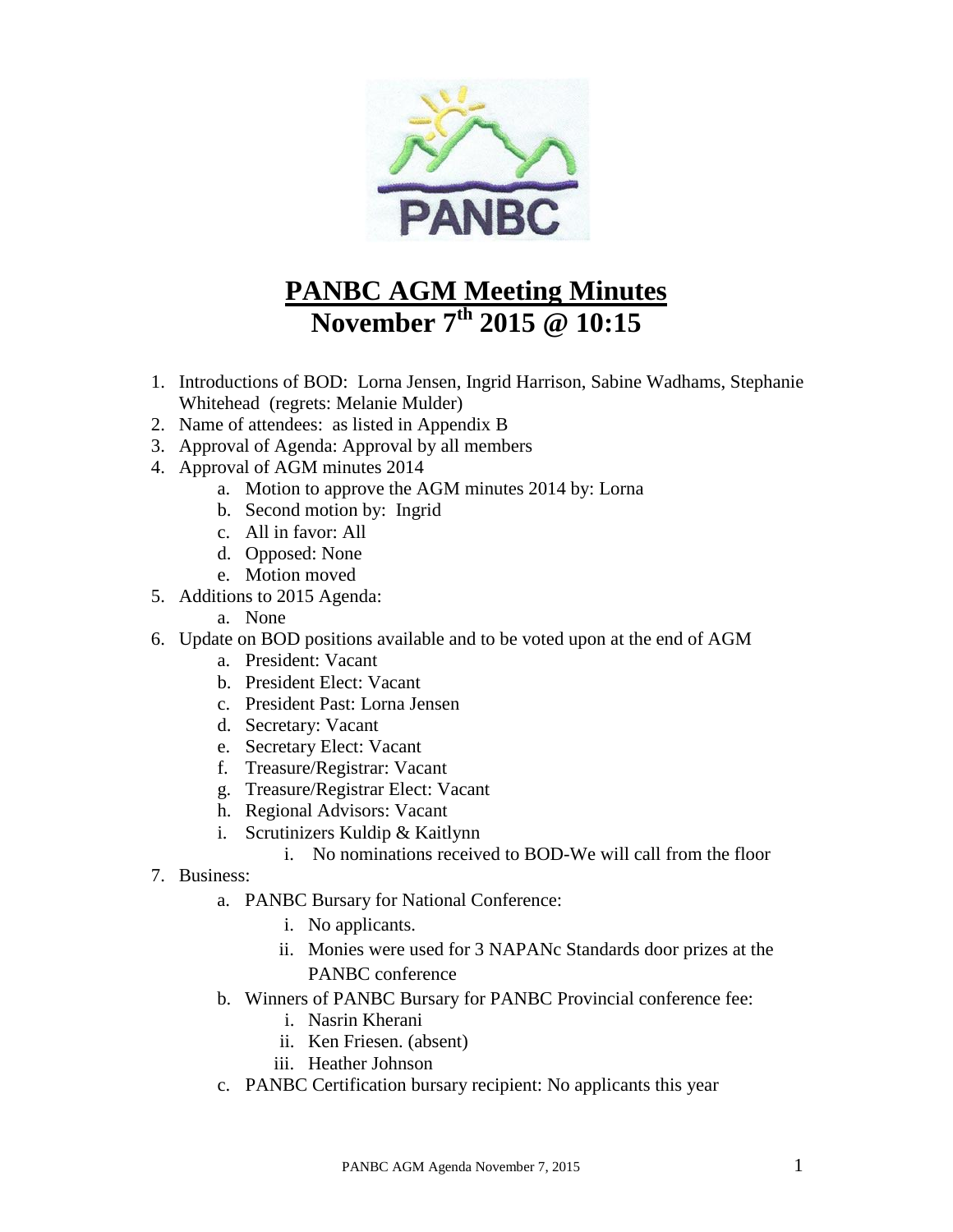8. Financial Report: Lorna/Melanie

Total Projected PANBC funds at end of 2015 year: \$10,021.89

- a. Motion to approve 2015 and Proposed 2016 budget by Lorna
	- i. Second motion: Solrun
	- ii. All in favor: All
	- iii. Opposed: None
	- iv. Abstentions: None
	- v. Motion: Moved
- 9. Membership Report: Lorna/Melanie
	- Total membership Sept.  $2015 -$ Sept.  $2016 = 108$  members in good standing
- 10. PANBC is looking for Volunteers for the following Committees:
	- a. Website Committee
	- b. Newsletter Committee
- 11. PACU CNA Certification Exams Update-Now online
	- a. Register by April 11 to July 1, 2016
	- b. Sitting is September 19 to October 7, 2015
	- c. NAPANc updated some questions
	- d. Bursary's available via NAPANc, PANBC and FHA PPI.
- 12. Study guide for Certification Exam
	- a. Almost complete
	- b. Will be available for free to NAPANc members writing CNA exam
	- c. Will be online version "PDF"
- 13. Next Standards: 2017
- 14. NAPANc: Needing Volunteers
	- a. All Committees: Laura Van Loon
- 15. NAPANc
	- a. Needs a copy of PANBC AGM minutes yearly.
		- i. To officiate for insurance  $&$  liability purposes
	- b. Asking for copy of yearly C&B as well
		- i. C&B should be posted for General Public-on our website
		- ii. Notification to members (60 days prior AGM for changes)
	- c. NAPANc has increased it rate from \$5 per member to \$10 per member
		- i. Motion for PANBC to increase their fees by \$5 for 2016-2017 years to match NAPANc increase by Lorna Jensen
		- ii. Seconded by: Ingrid
		- iii. All in favor: All
		- iv. Opposed: None
		- v. Abstentions: None
		- vi. Motion: Moved
- 16. International Conference:
	- a. 2015-Denmark had 20 countries with 16RN's from Canada in Sept 2015
	- b. 2017- Not yet announced: Australia is interested
- 17. National Conference:
	- a. Niagara on the Lake, November 2016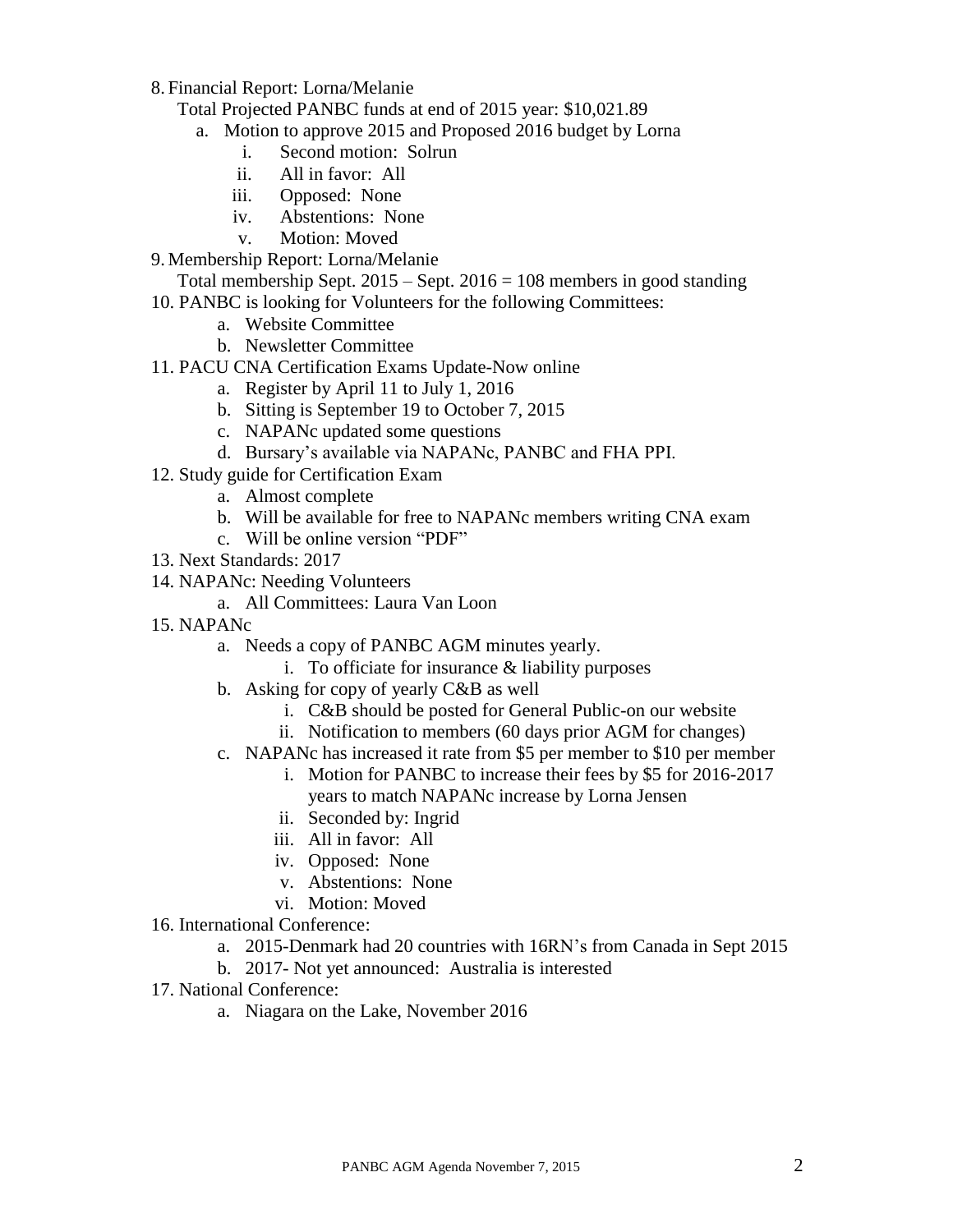#### 18. PANBC BOD Election

- a. Call for vote for President and Secretary Lorna Jensen called 3 times for nominations for Position – none received. Position remains vacant and will be appointed by BOD as per C&B's
- b. Motion to elect Solrun Chong as Registrar/Treasurer by Lorna
	- i. Second motion: Ingrid
	- ii. All in favor: All
	- iii. Opposed: None
	- iv. Abstentions: None
	- v. Motion: Moved
- c. Motion to elect as VGH representative Jas Mahli and Elaine Kreiger by:
	- Lorna Jensen
		- i. Second motion: Ingrid
		- ii. All in favor: All
		- iii. Opposed: None
		- iv. Abstentions: None
		- v. Motion: Moved
- 19. PANBC looking for addition of Regional Representatives
	- a. Volunteers available
		- i. Miriam Akhtary-St. Pauls
		- ii. Levi Abaya-St. Pauls
		- iii. Helen Wood
		- iv. Margret Cunningham
		- v. Emily Aubry
		- vi. Debbie Williams
		- vii. Fariba Akbari
		- viii. Jean Vogrig
		- ix. Barb Fraser
		- x. Kathleen Tse-LGH
		- xi. Johanne Collazo
		- xii. Andrea Common-LGH
		- xiii. Kaila Smith
		- xiv. Danielle Mellus- Kelowna
		- xv. Katherine Jorgensen-Campbell River
		- xvi. Shannon Lal-Richmond Genereal
		- xvii. Diane Adams-Victoria General
		- xviii. Laurie Stantic-Kelowna
			- xix. Caron Wroe-Delta
			- xx. Moyna Maclaren
	- b. Positions available:
		- i. Vancouver Island:
		- ii. Northern Health:
		- iii. Provincial Health Services:
		- iv. Interior Health representative
	- c. Anesthesia Representative: Dr. Feisal Mohamedali
- 20. PANBC Conference Follow up meeting: TBA in January 2016
- 21. Adjournment of Meeting @ 1052:

#### **Thank you all for coming today & enjoy the conference**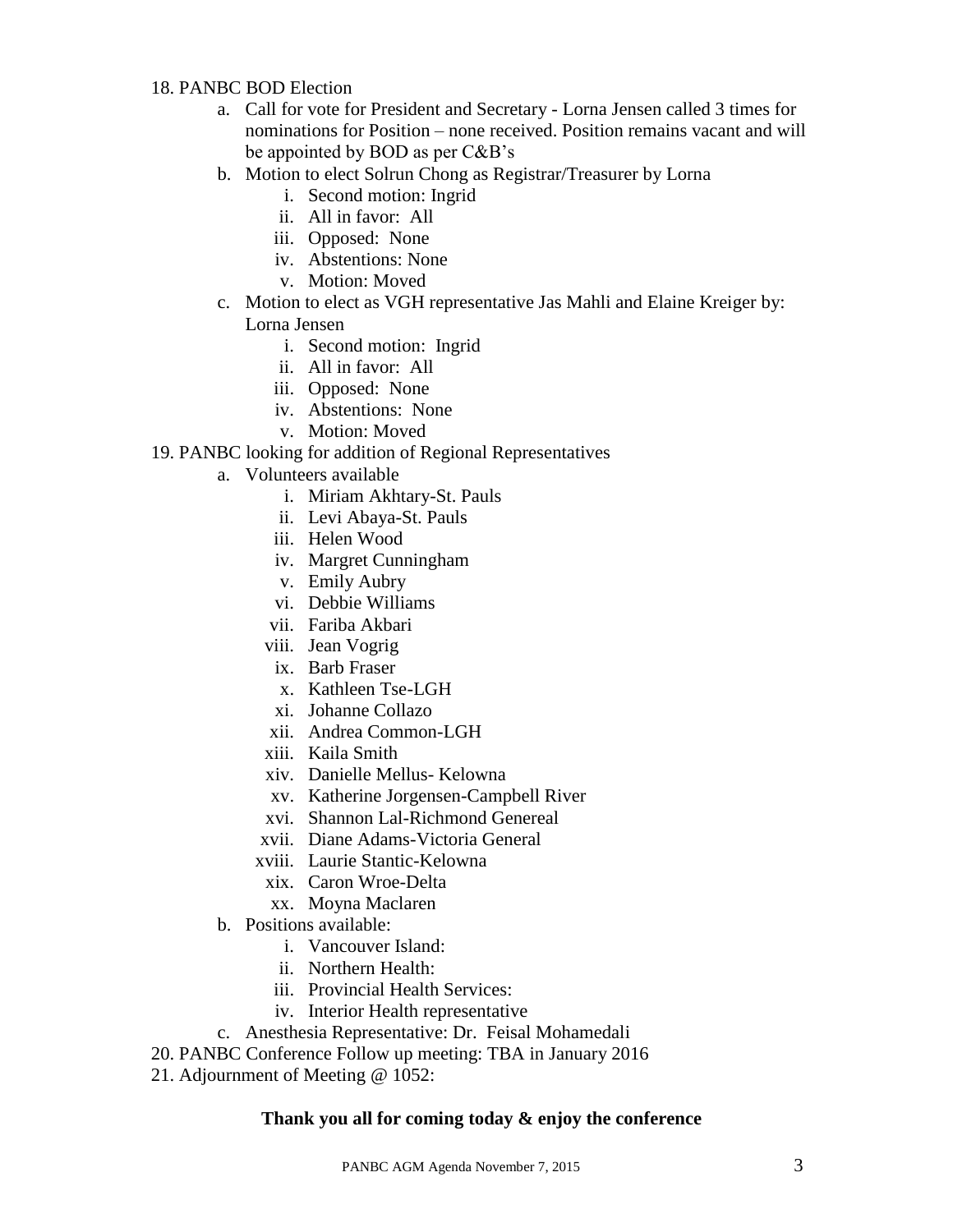Appendix A

# **Appointment of New PANBC BOD Dec 7 2015 at 7pm**

**Co-President** (shared role):

- 1. Mariam Akhtary
- 2. Jane Ngai

### **President Elect**:

1. Kylie Thirlwell

- **Co-Secretaries** (shared role):
	- 1. Levi Abaya
	- 2. Emily Aubry

### **Co-Registrar/Treasurers** (shared role):

- 1. Holly Heath
- 2. Solrun Chong

### **Regional Representatives**

- 1. Elaine Kruger
- 2. Jas Mahli
- 3. Katherine Jorgensen

# Appendix B

# **2015 AGM Membership Attendance**

- 1. Amanda Yap
- 2. Amy Wong
- 3. Andrea Flaa
- 4. Angela Stopa
- 5. Barbra Dickson
- 6. Barbra Fraser
- 7. Barnara Garlinska
- 8. Belinda Baker
- 9. Bernice Garay
- 10. Carol Rawluk
- 11. Carol Schmidt
- 12. Caron Wroe
- 13. Catherine Armour
- 14. Cheryl Heffner
- 15. Cheryl Jensen
- 16. Christine Branzsen
- 17. Colleen Bremner
- 18. Colleen E. Vickers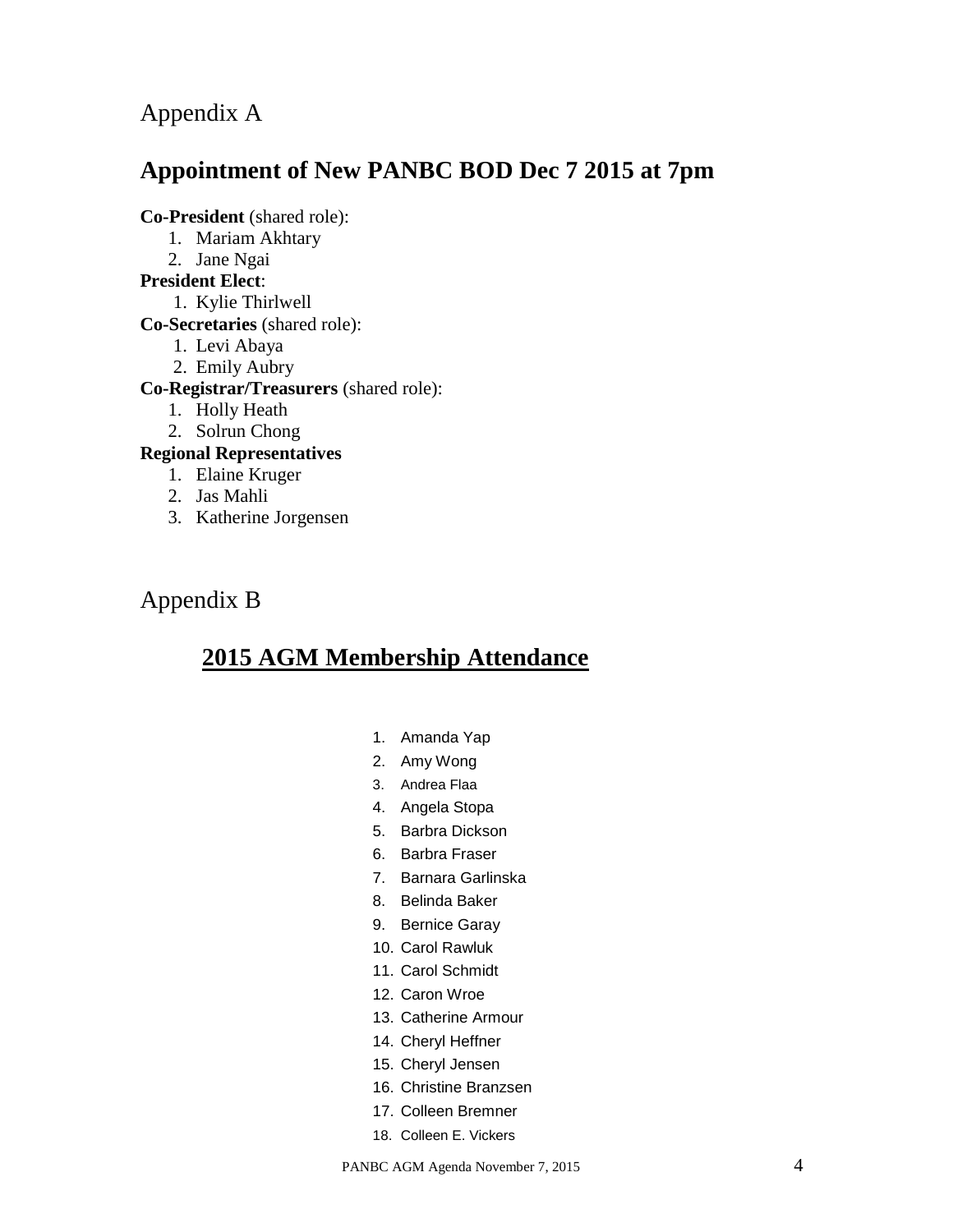- 19. Colleen Widdis
- 20. Corina Rochon
- 21. Corinne Issmer
- 22. Danielle Mellus
- 23. Dave Gafsky
- 24. Debbie Earnshaw
- 25. Debbie Tichler
- 26. Debbie Williams
- 27. Deborah Sutherland
- 28. Debra Vosper
- 29. Diane Thow
- 30. Donna Fulton
- 31. Eileen Godfrey
- 32. Elaine Krieger
- 33. Eleanor March
- 34. Emily Aubry
- 35. Fariba Haji Ali Akbari
- 36. Fatima Lopez
- 37. Heather Johnson
- 38. Heather Phillips
- 39. Hellen Wood
- 40. Holly Shiskin
- 41. Ingrid Harrison
- 42. Irene Harder
- 43. Jamie Bishop
- 44. Jan King
- 45. Jan Patenaude
- 46. Jane Ngai
- 47. Janet Hardy
- 48. Janet Harper
- 49. Janet Steil
- 50. Jas Mahli
- 51. Jasmine Zhao
- 52. Jaswinder Mahli
- 53. Jean Vogrig
- 54. Jessica Neels
- 55. Joanne Marceau
- 56. Johanne Collazo
- 57. John Oostenbroek
- 58. Joy OLoughlin
- 59. Judith Throng
- 60. Justin Fuhu Zeng
- 61. Kaila Smith
- 62. katherine Jørgensen
- 63. Kathleen Tse
- 64. Kathy Johnston

PANBC AGM Agenda November 7, 2015